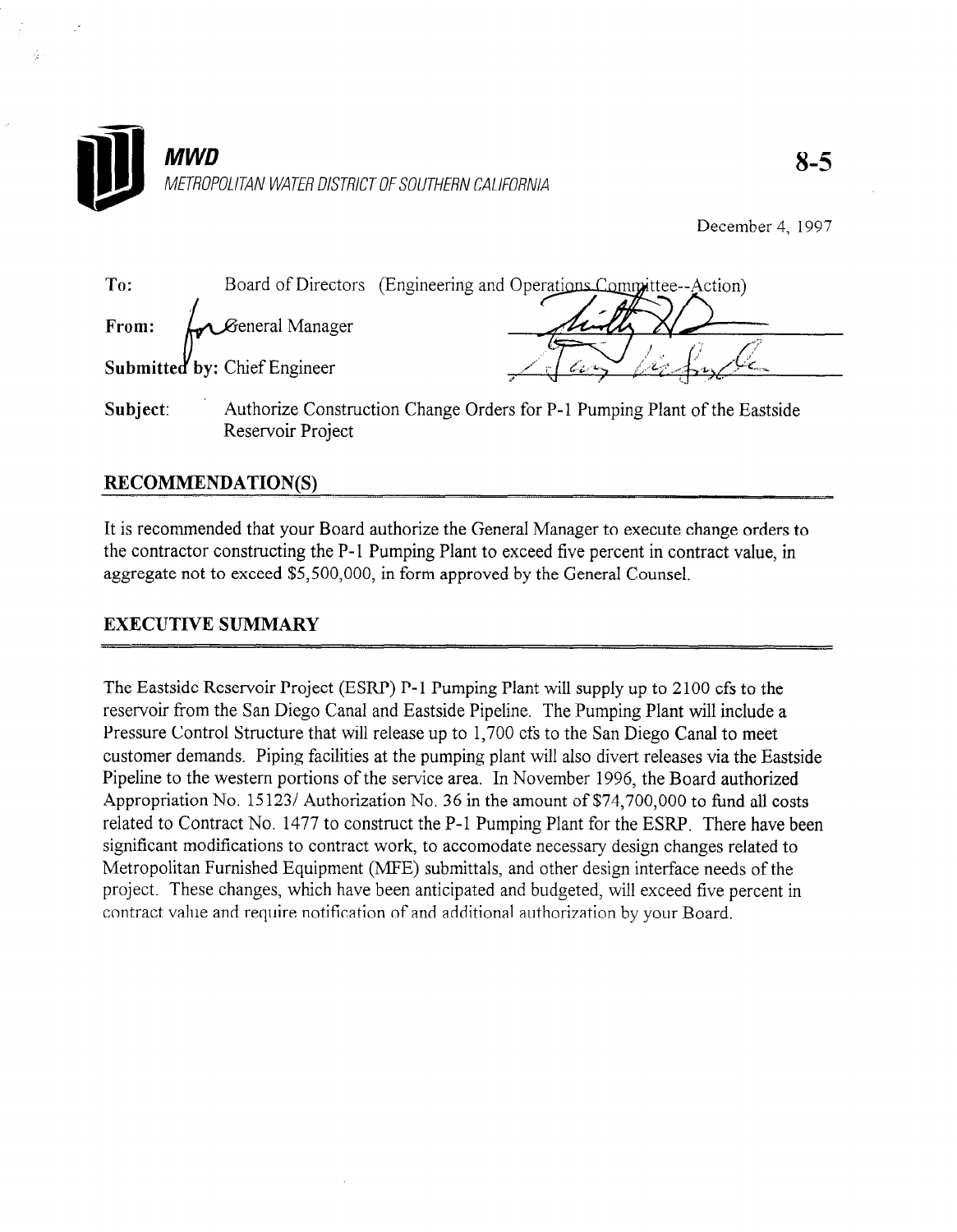# **JUSTIFICATION**

The P-1 Pumping Plant is the only means to deliver both State Water Project and Colorado River Aqueduct water from the San Diego Canal into the Eastside Reservoir.

## ALTERNATIVE TO PROPOSED ACTION

1) Do not authorize the General Manager to award extra work orders

Since this facility is essential to the ESRP, the only feasible alternative is to continue with the construction of the P- 1 Pumping Plant. If the change orders are not issued at this time, the additional work will have to be done after construction is completed to ensure that all operational equipment is compatible. This would cause significant cost increases and time delays to the P-l Pumping Plant and the filling of the reservoir.

### ACTIONS AND MILESTONES

- Completed final design of the P-1 Pumping Plant: July 1996.
- Started Construction of the P-1 Pumping Plant: February 1997.
- Complete Construction of the P-1 Pumping Plant: July 1999.

## CEQA COMPLIANCE / ENVIRONMENTAL DOCUMENTATION

All California Environmental Quality Act (CEQA) requirements have been satisfied for the proposed action. In October 1991, your Board certified the Final Environmental Impact Report for the ESRP. This action satisfied the provisions of CEQA, and no tirther environmental documentation or reviews are necessary for your Board to take action on these recommendations.

### DETAILED REPORT

The Contract work for the P-l Pumping Plant under Contract No. 1477, Specifications No. 1342, as amended, included: structural concrete construction of the Pump House, Control Center, Pressure Control Structure; installation of large diameter steel pipe, valves, 6,000 HP pump/motor units, and LCI control units. These major equipment components of the P-l Pumping Plant were of a complex nature requiring a long lead time for manufacturing. Consequently, Metropolitan purchased the equipment under separate contracts and provided it as Metropolitan-Furnished Equipment (MFE) to be installed by the General Contractor.

The P-1 Pumping Plant specifications and drawings were advertised for bid based upon the best available information of the site conditions, concurrent construction contract interfaces (i.e. West Dam, Inlet/Outlet Tower, and Eastside Pipeline), electric utility agreements, and preliminary design details of the MFE. Subsequent to award of the P-l Pumping Plant contract, final details of the MFE became available as the equipment design and manufacturing stages were completed.